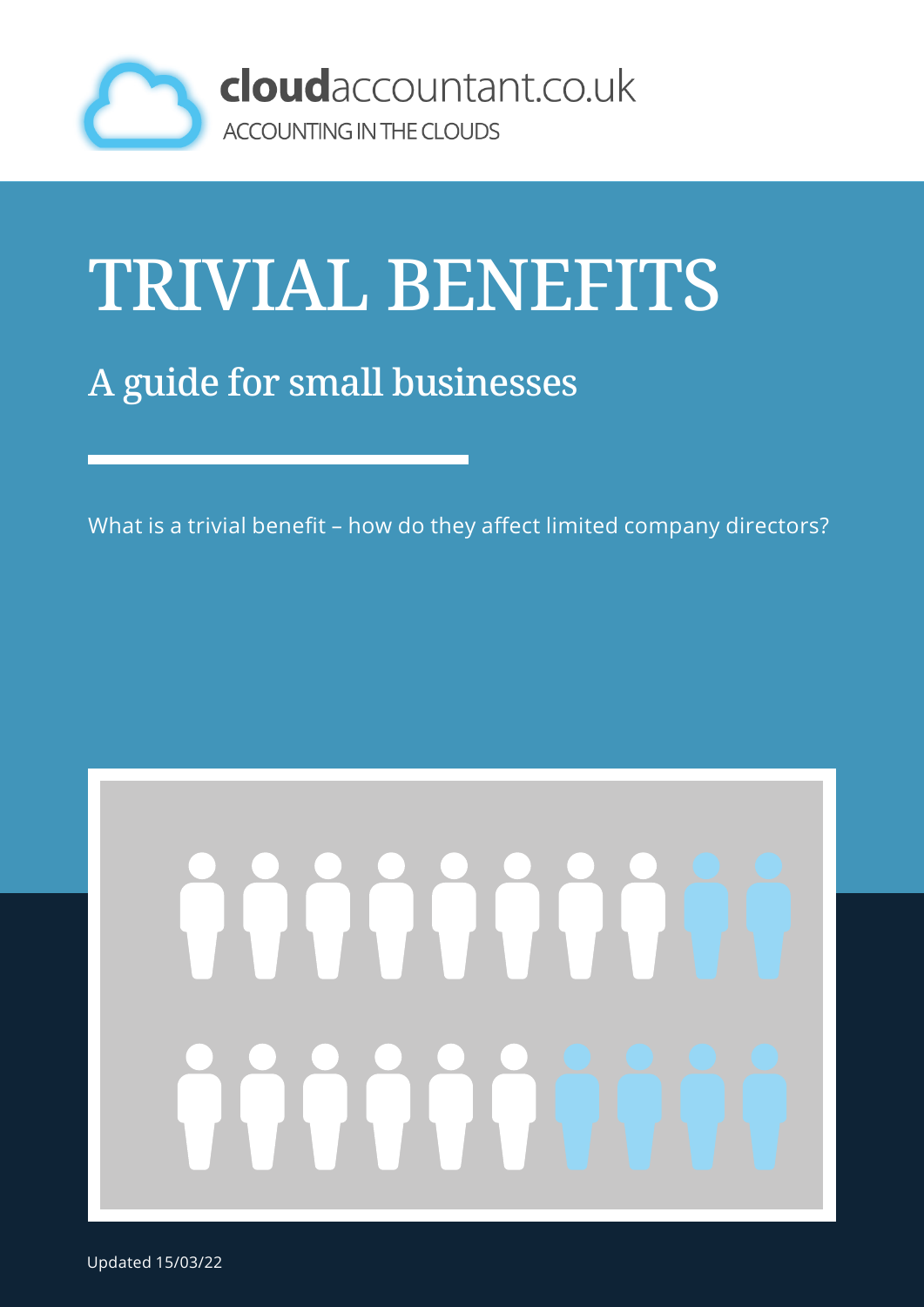#### What is a trivial benefit?

A good way to explain trivial benefits is to think of them as small one-off gifts that are given to staff.

As well as brightening your employee's day, the gifts are allowable expenses and will reduce your corporation tax bill.

Examples of trivial benefits include:

- A gift for a new baby.
- Friday pizzas and beers.
- A birthday card and a bottle of wine.

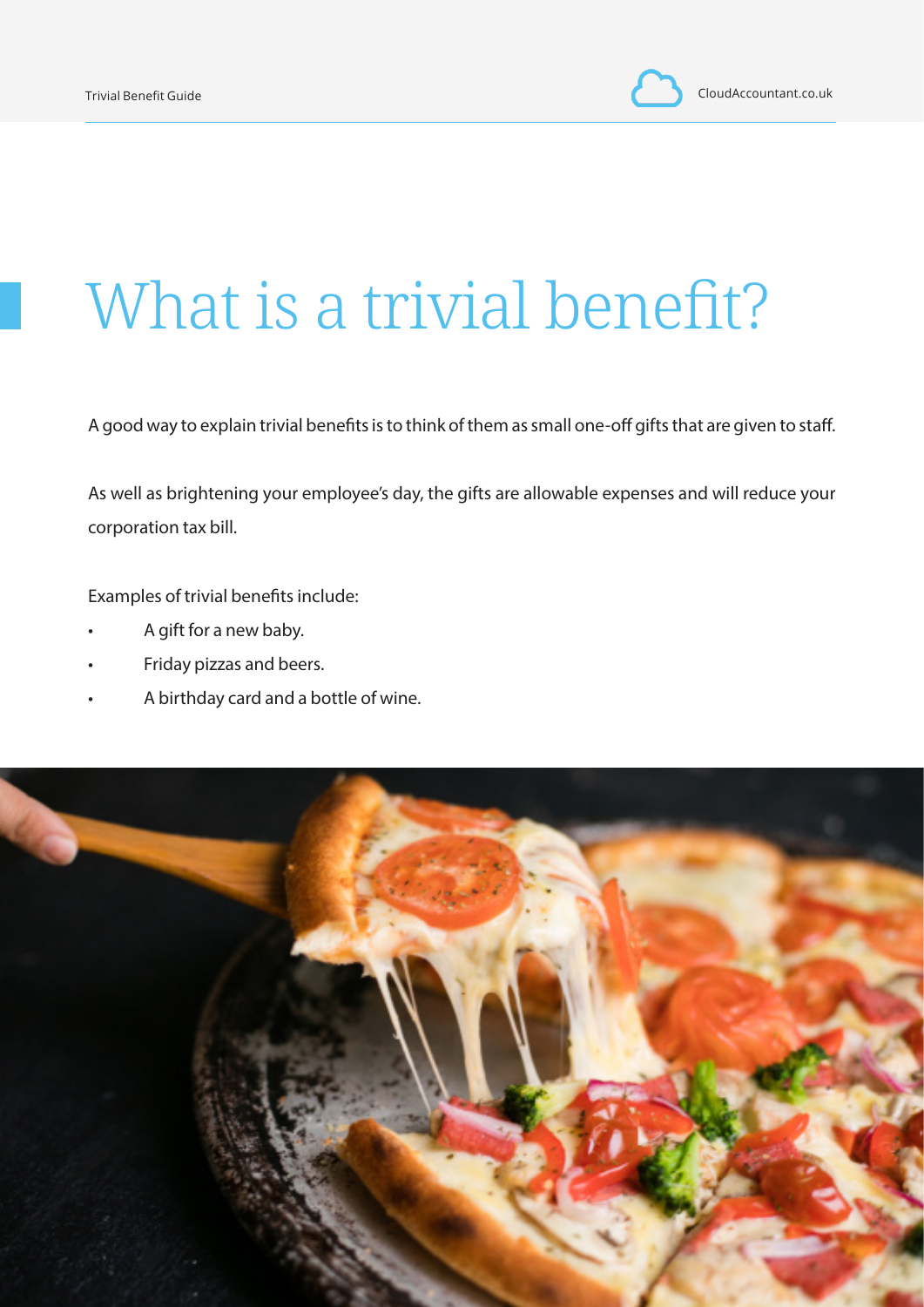#### What are the rules?



There are strict rules around what can be classed as a trivial benefit:

- It must cost £50 or less.
- It can't be cash or a cash voucher.
- It can't be a reward for work or performance.
- It can't be in the terms of their contract.

The main thing to remember is the benefit can't be used to replace employees pay, or as a bonus.

There should be no expectation of the gift. Think spontaneous treats to make your team smile, who doesn't love a surprise box of chocolates?

For example, a team lunch for a birthday could be classed as a trivial benefit. However, providing a working lunch for employees or providing a team-building event would not be classed as a trivial benefit, as it is related to their employment.

It's important not to confuse trivial benefits with 'benefits in kind'. The later includes things like gym memberships and company cars, which would need to be reported to HMRC on a P11D each year.

As the rules around trivial benefits are so strict, please ask your accountant whether the expense meets the required criteria before investing your hard-earned money.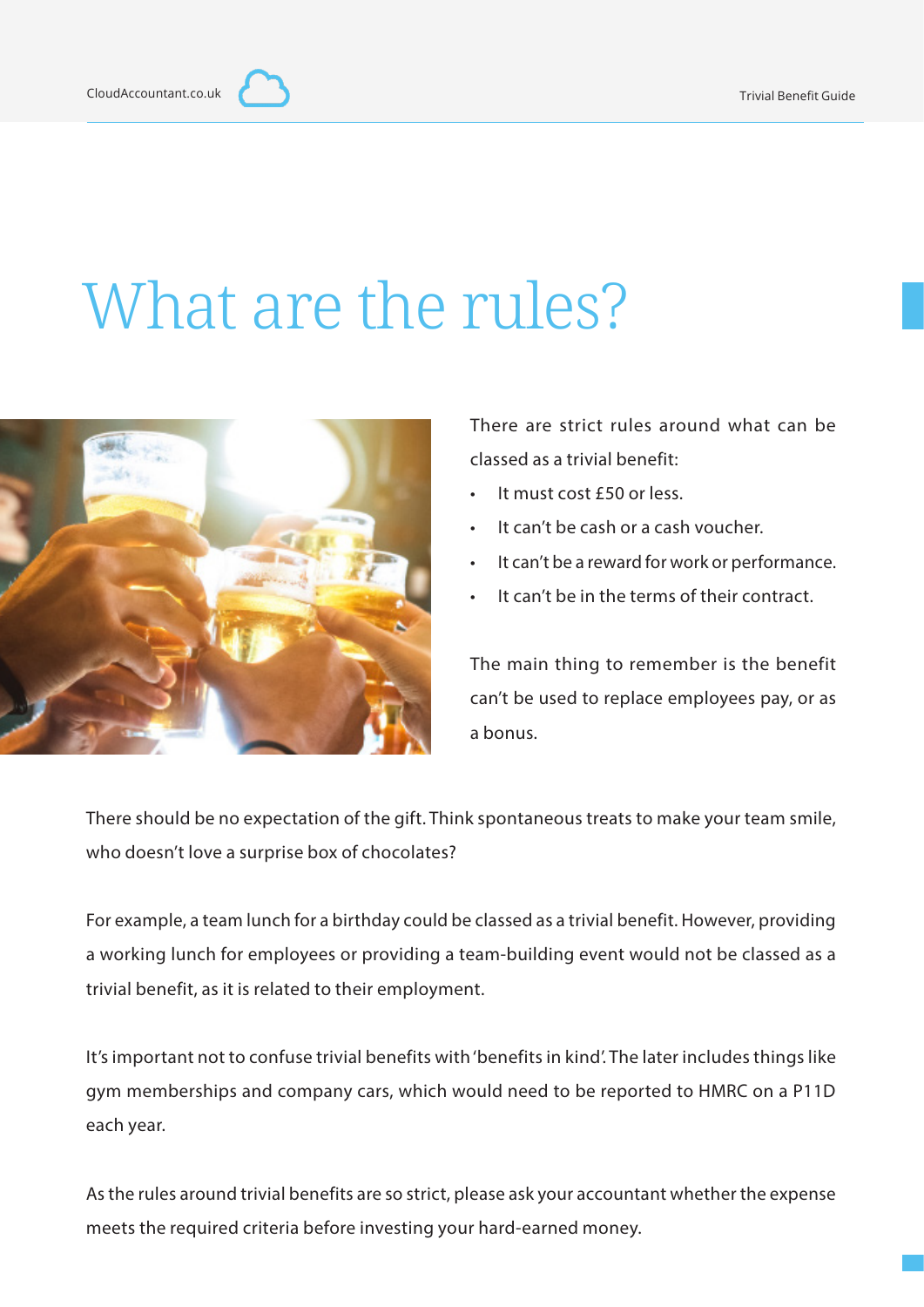## Spending limit

It's really important each trivial benefit costs £50 or less. If you spend £50.01 the whole amount will become taxable, not just the 1p overspend. Trivial benefits should be split throughout the year, small incremental spends of no more than £50 at one time.

The only time this rule wouldn't apply would be a group event. For example, if you host a birthday lunch with 5 employees and the bill is £240, you'd divide the figure by the number of attendees. As it totals £48pp, you would be able to apply the benefit.

Another thing to consider is the market value of the gift you're giving. If you were to share out last season's stock between staff, but the market value was higher than £50. You wouldn't be able to include this as a trivial benefit. This is because the team could potentially sell the stock on and make a profit.

If you're a Director of a 'close' company, your spend is capped at £300 each tax year. A close company is a limited company that's run by 5 or fewer shareholders.

Directors are also able to give trivial benefits to family and members of their household. This would be claimed for under your Director's annual allowance of £300. Directors must split trivial benefits throughout the year, spending no more than £50 each time, to remain compliant with HMRC.

The trivial benefits are in addition to the tax-free spend you get on an annual event like Christmas party or summer BBQ, which is another £150 per employee.